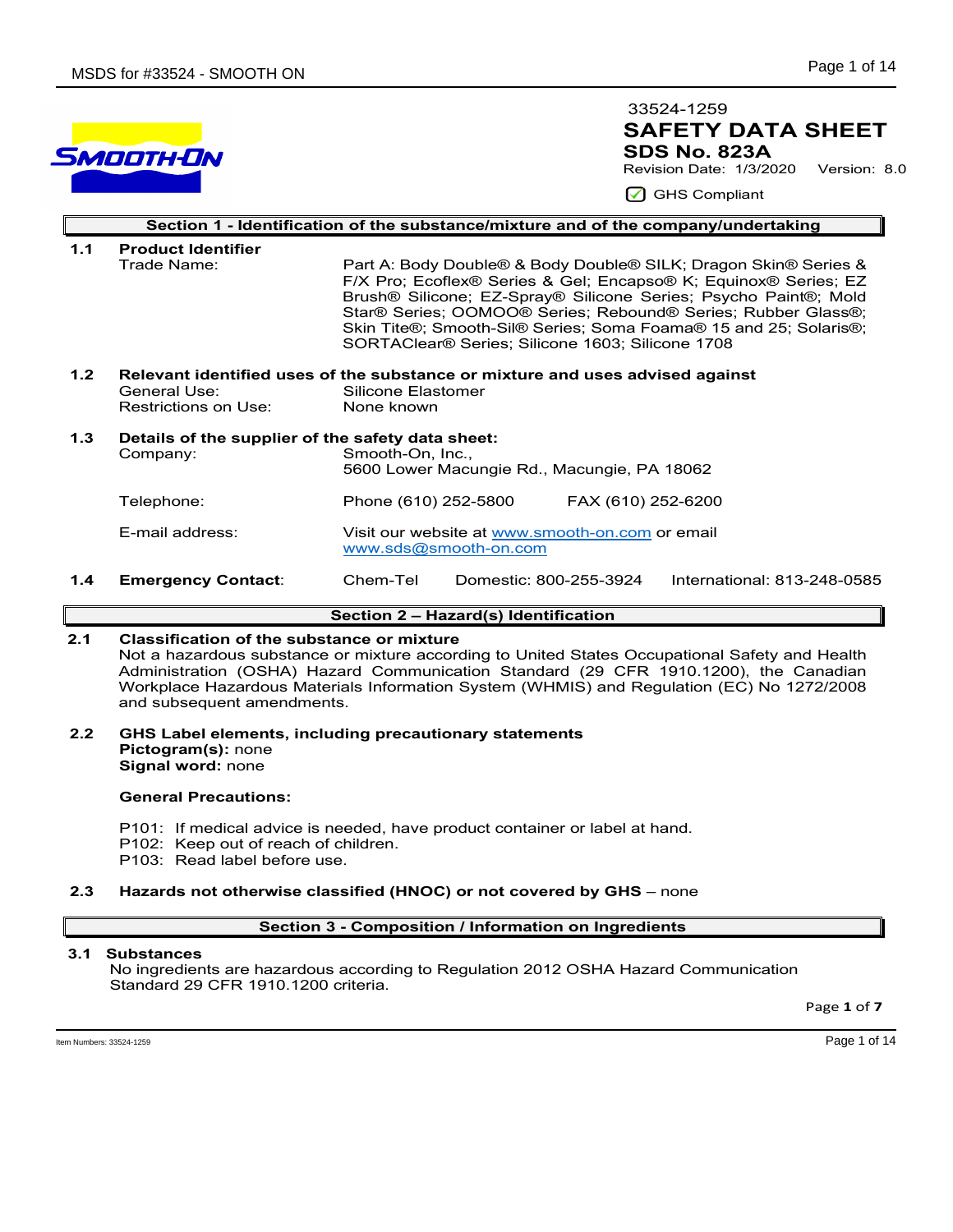## **Section 4 - First Aid Measures**

# **4.1 Description of first aid measures**

## **Inhalation**

Remove source(s) of contamination and move victim to fresh air. If breathing has stopped, give artificial respiration, then oxygen if needed. Contact physician immediately.

## **Eye Contact**

Flush eyes with plenty of water. If irritation persists, seek medical attention.

## **Skin Contact**

In case of skin contact, wash thoroughly with soap and water.

## **Ingestion**

Do not induce vomiting unless instructed by a physician. Never give anything by mouth to an unconscious person.

- **4.2 Most important symptoms and effects, both acute and delayed** None known.
- **4.3 After first aid, get appropriate in-plant, paramedic, or community medical support.**

## **Section 5 - Fire-Fighting Measures**

# **5.1 Extinguishing Media**

Water Fog, Dry Chemical, and Carbon Dioxide Foam

**5.2 Special hazards arising from the substance or mixture** None known.

# **5.3 Advice for firefighters**

Use water spray to cool fire-exposed surfaces and to protect personnel. Shut off "fuel" to fire. If a leak or spill has not ignited, use water spray to disperse the vapors. Either allow fire to burn under controlled conditions or extinguish with foam or dry chemical. Try to cover liquid spills with foam. Because fire may produce toxic thermal decomposition products, wear a self-contained breathing apparatus (SCBA) with a full-face piece operated in pressure demand or positive-pressure mode.

## **Section 6 - Accidental Release Measures**

## **6.1 Personal precautions, protective equipment and emergency procedures** Only properly protected personnel should remain in the spill area; dike and contain spill. Stop or reduce discharge if it can be done safely**.**

# **6.2 Environmental precautions**

Stop spill/release if it can be done safely. Prevent spilled material from entering sewers, storm drains or unauthorized drainage systems and natural waterways by using sand, earth, or other appropriate barriers.No special environmental precautions required.

## **6.3 Methods and material for containment and cleaning up**

**Put on appropriate protective gear including NIOSH/MSHA approved self-contained breathing apparatus, rubber boots and heavy rubber gloves. Dike and contain spill;** Absorb or scrape up excess into suitable container for disposal; wash area with dilute ammonia solution.

Page **2** of **7**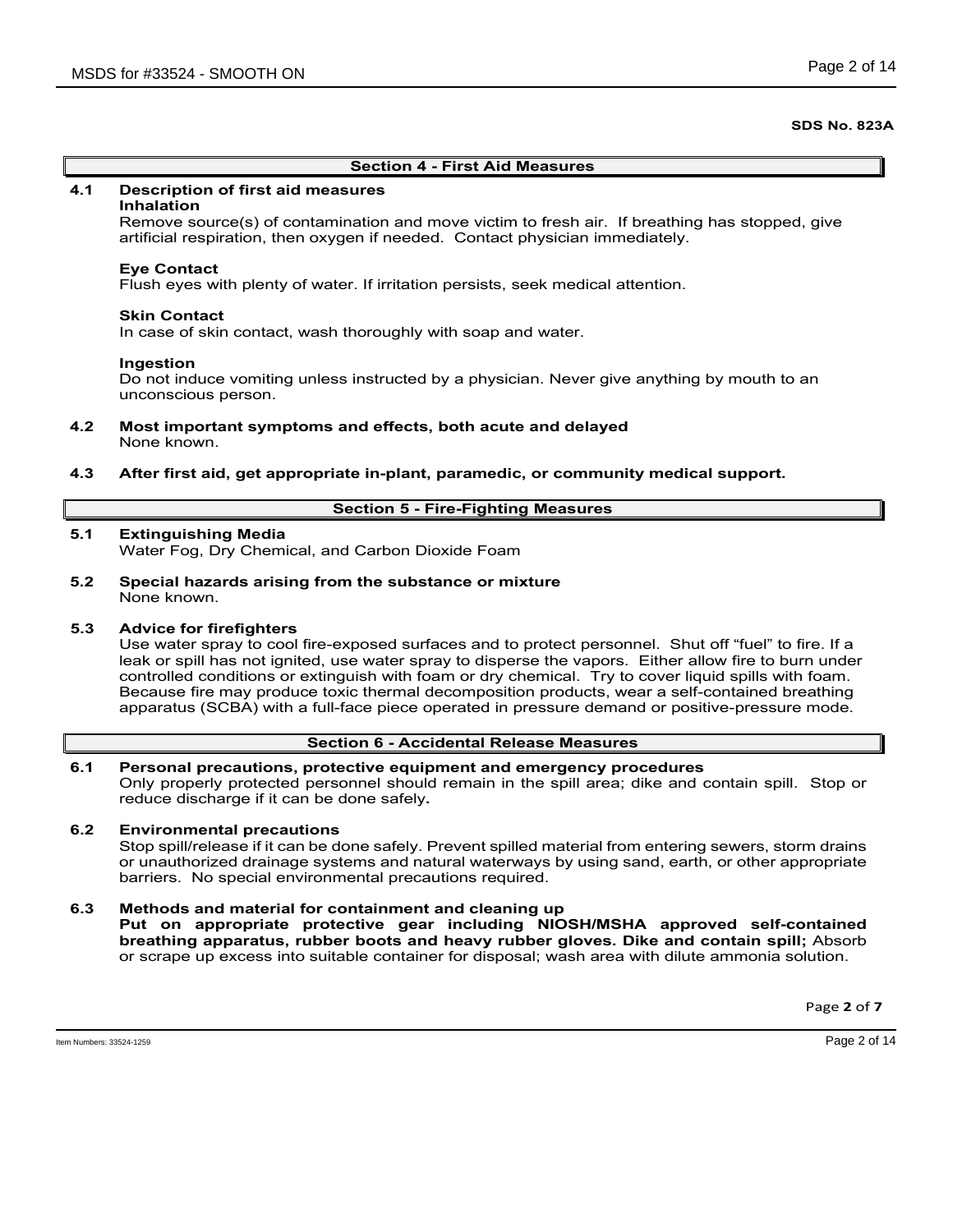# **6.4 Reference to other sections**

See Section 3 for list of Hazardous Ingredients; Sections 8 for Exposure Controls; and Section 13 for Disposal.

# **Section 7 - Handling and Storage**

# **7.1 Precautions for safe handling**

Use good general housekeeping procedures. Wash hands after use. Do not get in eyes, on skin or on clothing. Do not breathe vapors or mists. Use good personal hygiene practices.

## **7.2 Conditions for safe storage, including any incompatibilities**

Keep container(s) tightly closed and properly labeled. Store in cool, dry, well ventilated place away from heat, direct sunlight, strong oxidizers and any incompatibles. Store in approved containers and protect against physical damage. Keep containers securely sealed when not in use. Indoor storage should meet local standards and appropriate fire codes. Containers that have been opened must be carefully resealed to prevent leakage. Empty containers retain residue and may be dangerous. Avoid water contamination.

## **7.3 Specific end use(s)**

These precautions are for room temperature handling. Other uses including elevated temperatures or aerosol/spray applications may require added precautions.

## **Section 8 - Exposure Controls / Personal Protection**

# **8.1 Control parameters**

None defined

# **8.2 Exposure controls**

## **Respiratory Protection**

Respiratory protection is not normally required when using this product with adequate local exhaust ventilation. Where risk assessment shows air-purifying respirators are appropriate, follow OSHA respirator regulations 29 CFR 1910.134 and European Standards EN 141, 143 and 371; wear an MSHA/NIOSH or European Standards EN 141, 143 and 371 approved respirators equipped with appropriate filter cartridges as a backup to engineering controls.

## **Hand Protection**

Wear any liquid-tight gloves such as butyl rubber, neoprene or PVC.

## **Eye Protection**

Safety glasses with side shields per OSHA eye- and face-protection regulations 29 CFR 1910.133 and European Standard EN166. Contact lenses are not eye protective devices. Appropriate eye protection must be worn instead of, or in conjunction with contact lenses.

## **Other Protective Clothing/Equipment**

Additional protective clothing or equipment is not normally required. Provide eye bath and safety shower.

## **Comments**

Never eat, drink, or smoke in work areas. Practice good personal hygiene after using this material, especially before eating, drinking, smoking, using the toilet, or applying cosmetics. Wash thoroughly after handling.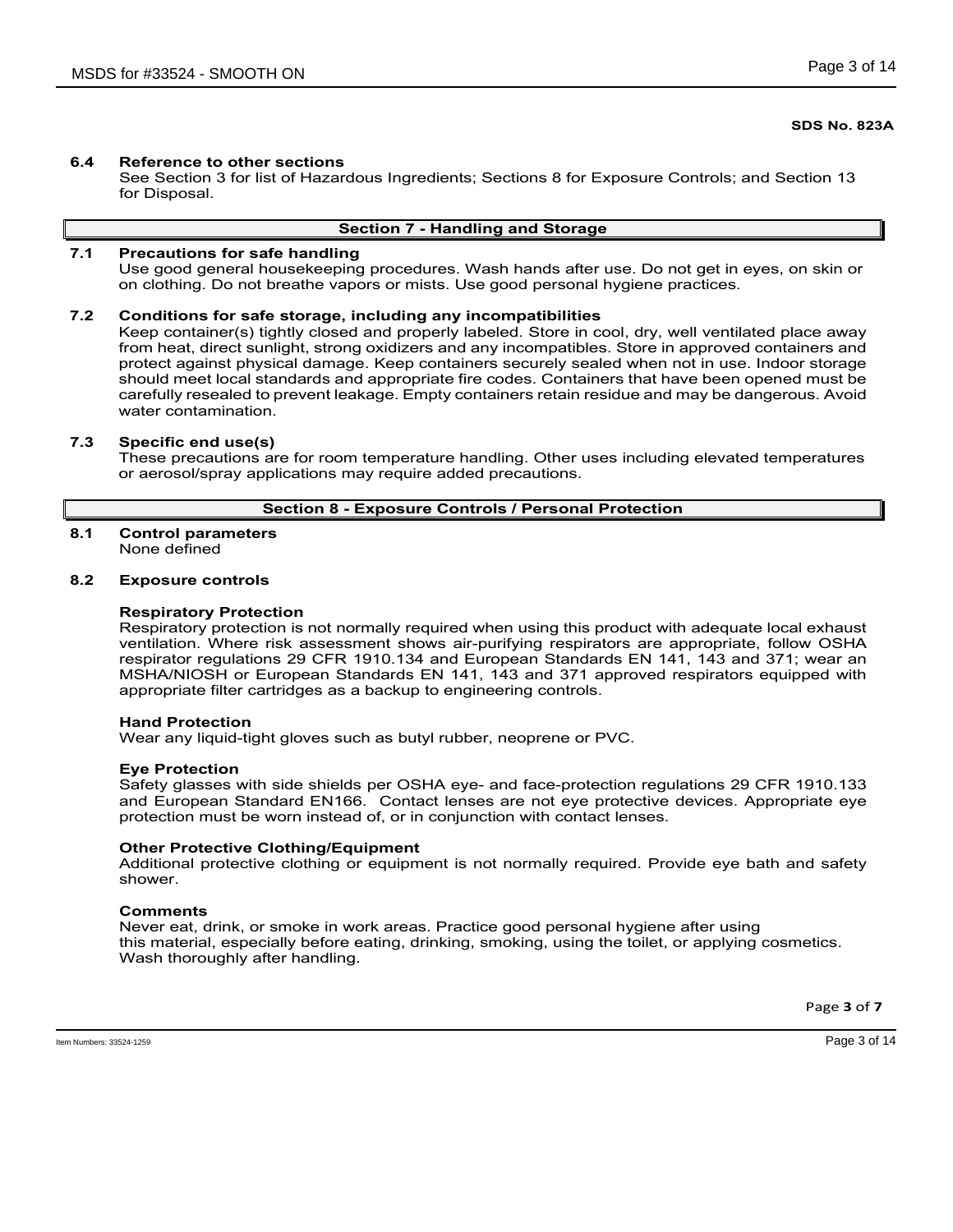# **Section 9 - Physical and Chemical Properties**

# **9.1 Information on basic physical and chemical properties:**

| Appearance:               | viscous liquid     | Vapor pressure:             | None (Polymeric Resin)      |
|---------------------------|--------------------|-----------------------------|-----------------------------|
| Odor:                     | Mild to sweet odor | Vapor density (Air=1):      | >1                          |
| pH:                       | No data            | <b>Evaporation rate:</b>    | No data                     |
| <b>Flash Point:</b>       | $>300$ °F          | Solubility in water:        | Insoluble                   |
|                           |                    | <b>Specific Gravity</b>     |                             |
| Melting / freezing point: | No data            | (H2O=1, at 4 $^{\circ}$ C): | $1.05 - 1.15$               |
| Low / high boiling point: | No data            | <b>Relative density:</b>    | No data                     |
| <b>Upper flammability</b> |                    | <b>Decomposition</b>        |                             |
| limits:                   | No data            | temperature:                | No data                     |
| <b>Lower flammability</b> | No data            | <b>Viscosity:</b>           | $5,000 - 50,000$ centipoise |
| limits:                   |                    |                             |                             |

# **Section 10 - Stability and Reactivity**

## **10.1 Reactivity**

No hazardous reactions if stored and handled as prescribed/indicated., No corrosive effect on metal. Not fire propagating.

## **10.2 Chemical stability**

These products are stable at room temperature in closed containers under normal storage and handling conditions.

- **10.3 Possibility of hazardous reactions** Hazardous polymerization cannot occur
- **10.4 Conditions to avoid** None known
- **10.5 Incompatible materials** Strong bases and acids

# **10.6 Hazardous decomposition products**

Thermal oxidative decomposition can produce carbon oxides, gasses/vapors, and traces of incompletely burned carbon compounds.

**Section 11- Toxicological Information**

# **11.1 Information on toxicological effects**

**Acute Toxicity** No data available

# **Skin Corrosion/Irritation**

No data available

#### **Serious Eye Damage/Irritation** No data available

# **Respiratory/Skin Sensitization**

No data available

Page **4** of **7**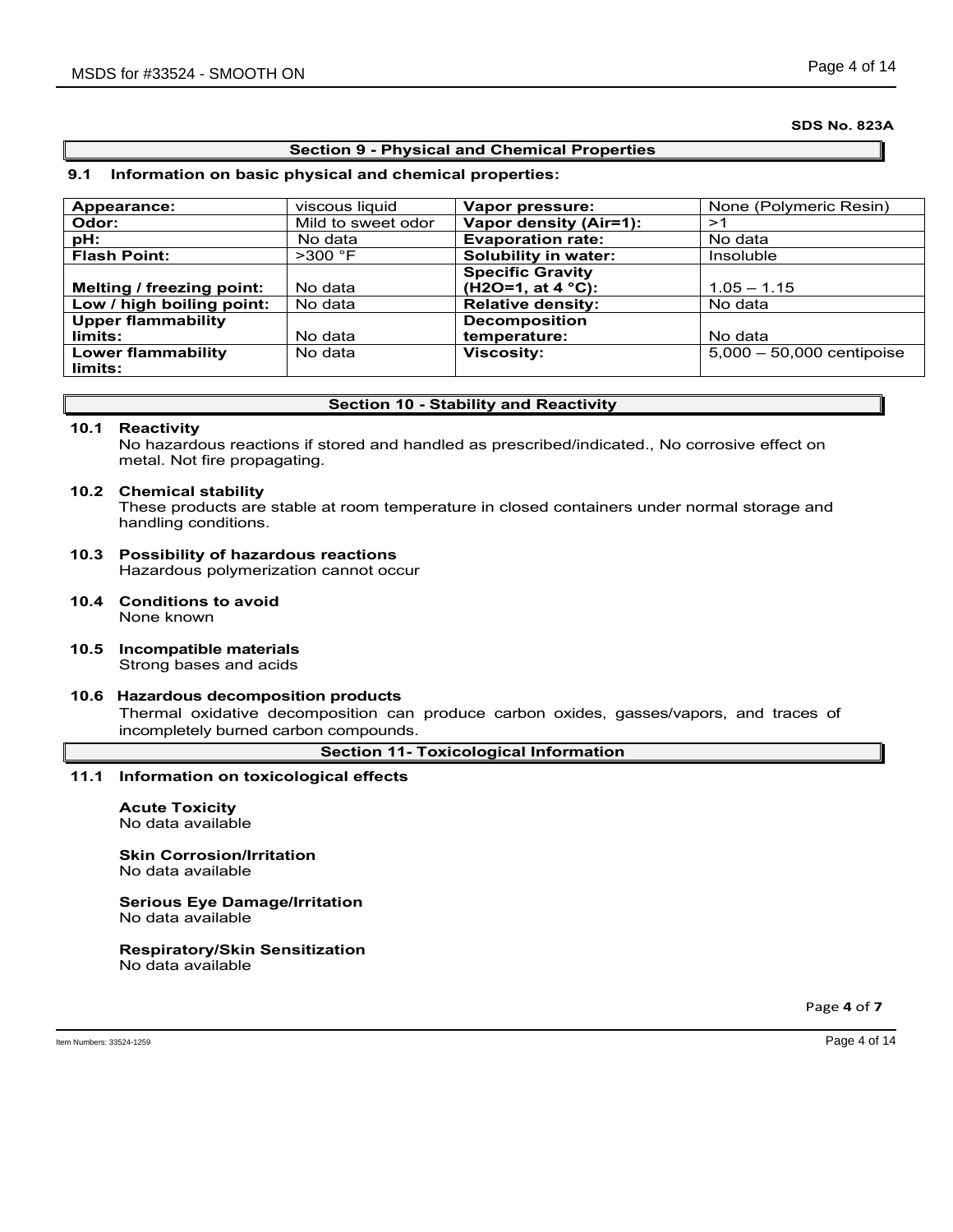# **Germ Cell Mutagenicity**

No data available

# **Carcinogenicity**

No component of these products present at levels greater than or equal to 0.1% is identified as a carcinogen or potential carcinogen by IARC, ACGIH or NTP.

## **Reproductive Toxicity** No data available

## **Specific Target Organ Toxicity – Single Exposure** No data available

**Specific Target Organ Toxicity – Repeated Exposure** No data available

# **Aspiration Hazard**

No data available

# **Potential Health Effects – Miscellaneous** No data available

# **Section 12 - Ecological Information**

**12.1 Toxicity** No data available

## **12.2 Persistence and Degradability** No data available

- **12.3 Bioaccumulative Potential** No data available
- **12.4 Mobility in Soil** No data available
- **12.5 Results of PBT and vPvB assessment** No data available

## **12.6 Other Adverse Effects** No data available

## **Section 13 - Disposal Considerations**

# **13.1 Waste treatment methods**

Under Resource Conservation and Recovery Act (RCRA) it is the responsibility of the user of the product to determine at the time of disposal whether the product meets RCRA criteria for hazardous waste as defined in 40 CFR Part 261. Waste management should be in full compliance with federal, state and local laws. Regulations may vary in various locations. Waste characterizations and compliance with applicable laws are the responsibility solely of the waste generator.

# **Container disposal**

Page **5** of **7** Steel drums must be emptied and can be sent to a licensed drum reconditioner for reuse, a scrap metal dealer or an approved landfill. Do not attempt to refill or clean containers since residue is difficult to remove. Under no circumstances should empty drums be burned or cut open with gas or

Item Numbers: 33524-1259 Page 5 of 14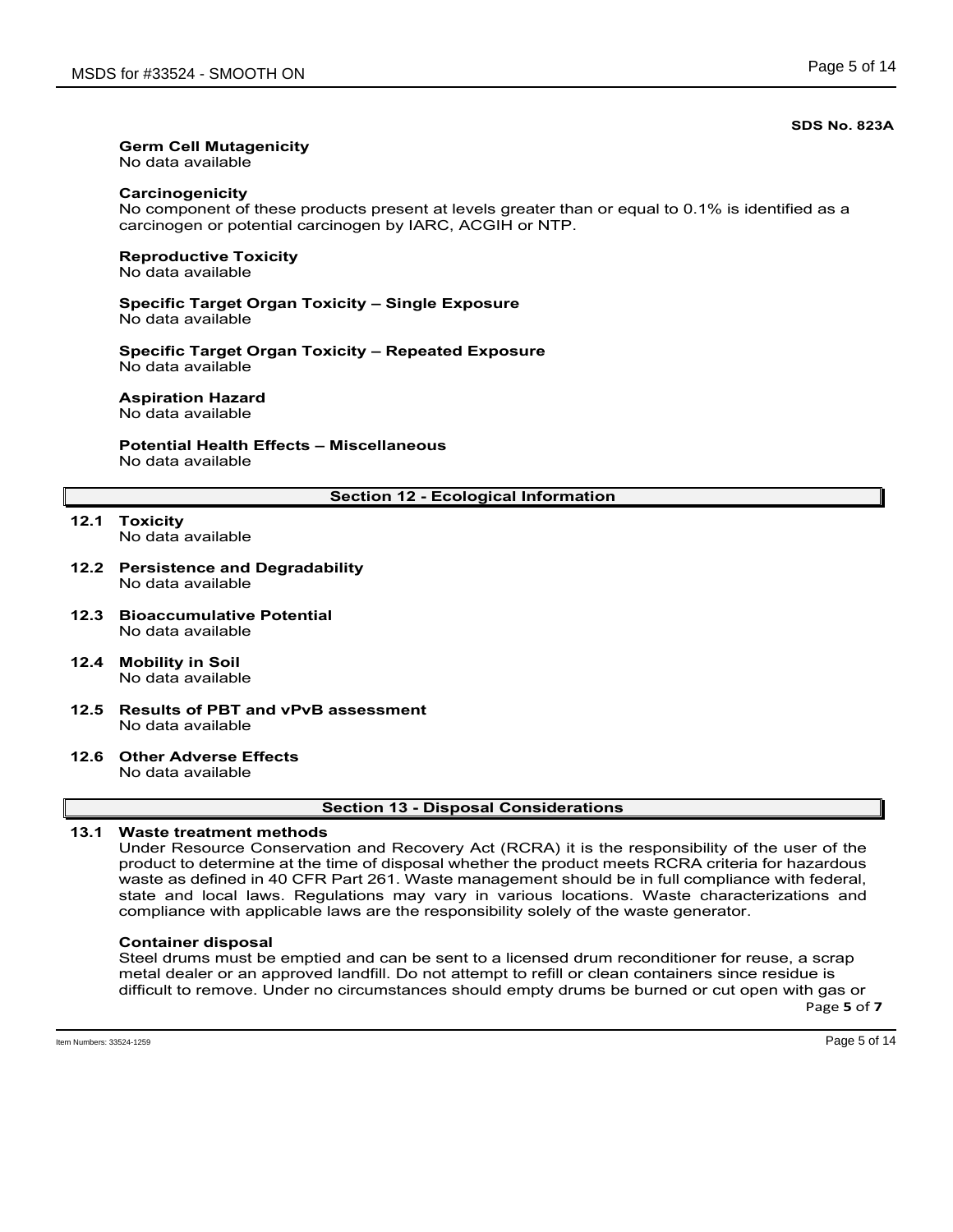electric torch as toxic decomposition products may be liberated. Do not reuse empty containers.

## **Section 14 - Transport Information**

## **Not regulated by DOT / IMDG / IATA**

# **Section 15 - Regulatory Information**

## **15.1 Safety health and environmental regulations/legislation specific for the substance or mixture:**

# **REACH: Regulation (EC) No 1907/2006 of The European Parliament and of The Council of December 2006 (including amendments and corrigenda as of 16 July 2019)**

This product complies with REACH or is not subject to regulation under REACH. The product does not contain an ingredient listed on either the Candidate List or Authorization List for Substances of Very High Concern (SVHC).

#### **In the United States (EPA Regulations) TSCA Inventory Status (40 CFR710)**

All components of this formulation are listed in the TSCA Inventory. No component of this formulation has been determined to be subject to manufacturing or use restrictions under the Significant New Use Rules (SNURs).

# **CERCLA Hazardous Substance List (40 CFR 302.4)**

None known.

# **SARA 302 Components**

No chemicals in this material are subject to the reporting requirements of SARA Title III, Section 302.

#### **Superfund Amendments and Reauthorization Act of 1986 Title lll (Emergency Planning and community Right-to-Know Act of 1986) Sections 311 and 312** None

# **Superfund Amendments and Reauthorization Act of 1986 Title lll (Emergency Planning and Community Right-to-Know Act of 1986) Section 313**

This material does not contain any chemical components with known CAS numbers that exceed the threshold (De Minimis) reporting levels established by SARA Title III, Section 313.

# **California Proposition 65**

This product does not intentionally contain any chemicals known to the state of California to cause cancer, birth defects or other reproductive harm.

# **15.2 Chemical safety assessment**

No chemical safety assessment has been carried out for this substance/mixture by the supplier.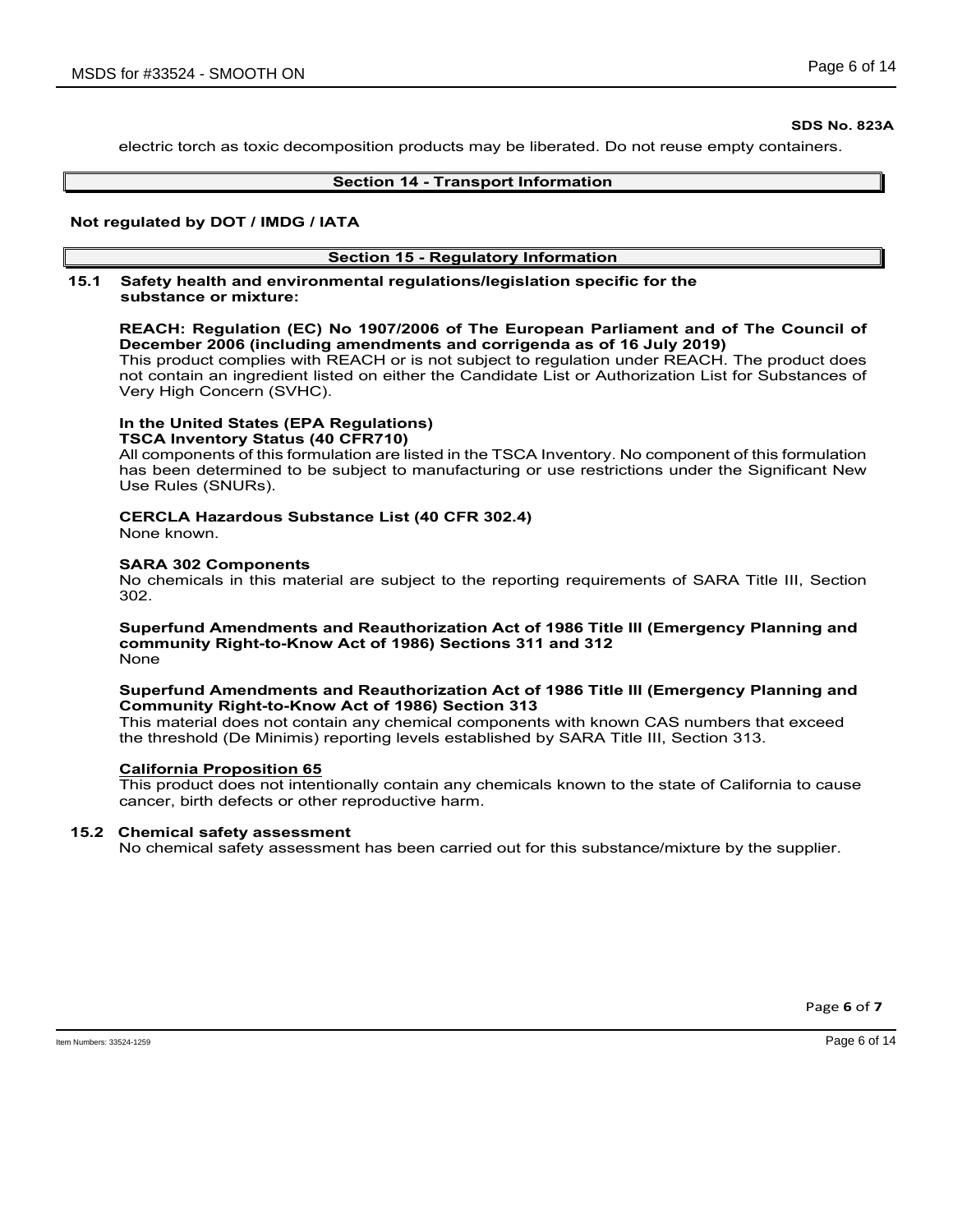



Revision Date: 1/3/2020 Version: 8.0

## **Abbreviations and acronyms**

ACGIH-American Conference of Governmental Industrial Hygienists; ANSI-American National Standards Institute; Canadian TDG-Canadian Transportation of Dangerous Goods; CAS-Chemical Abstract Service; Chemtrec-Chemical Transportation Emergency Center (US); CHIP-Chemical Hazard Information and Packaging; DSL-Domestic Substances List; EC-Equivalent Concentration; EH40 (UK)-HSE Guidance Note EH40 Occupational Exposure Limits; EPCRA-Emergency Planning and Community Right-To-Know Act; ESL-Effects screening levels; GHS-Globally Harmonized System of Classification and Labelling of Chemicals; HMIS-Hazardous Material Information Service; IATA-International Air Transport Association; IMDG-International Maritime Dangerous Goods Code; LC-LethalConcentration; LD-Lethal Dose; LEL-Lower Explosion Level; NFPA-National Fire Protection Association; OEL-Occupational Exposure Limit; OSHA-Occupational Safety and Health Administration, US Dept. of Labor; PEL-Permissible Exposure Limit; SARA (Title III)-Superfund Amendments and Reauthorization Act; SARA 313-Superfund Amendments and Reauthorization Act, Section 313; SCBA-Self-Contained Breathing Apparatus; STEL-Short Term Exposure Limit; TCEQ-Texas Commission on Environmental Quality; TLV-Threshold Limit Value; TSCA-Toxic Substances Control Act Public Law 94-469; TWA-Time Weighted Value; UEL-Upper Explosion Level; US DOT-US Department of Transportation; WHMIS-Workplace Hazardous Materials Information System.

## **Disclaimer**

The information contained in this Safety Data Sheet (SDS) is considered accurate as of the version date. However, no warranty is expressed or implied regarding the accuracy of the data. Since the use of this product is not within the control of Smooth-On Inc., it is the user's obligation to determine the suitability of the product for its intended application and assumes all risk and liability for its safe use.

This SDS is prepared to comply with the Globally Harmonized System of Classification and Labelling of Chemicals (GHS) as prescribed by the United States (US) Occupational Safety and Health Administration (OSHA) Hazard Communication Standard (29 CFR 1910.1200), the Canadian Workplace Hazardous Materials Information System (WHMIS), and European Union Regulation (EC) No 1907/2006 of the European Parliament and of the Council of 18 December 2006 (REACH).

Classifications of the chemical in accordance with 29 CFR 1910.1200, signal word, hazard and precautionary statement(s), symbol(s) and other information are based on listed concentration of each hazardous ingredient. Unlisted ingredients are not "hazardous" per the OSHA Hazard Communication Standard (29 CFR 1910.1200), WHMIS and EC No 1907/2006 and are considered trade secrets under US Federal Law (29 CFR and 40 CFR), Canadian Law (Health Canada Legislation), and European Union Directives.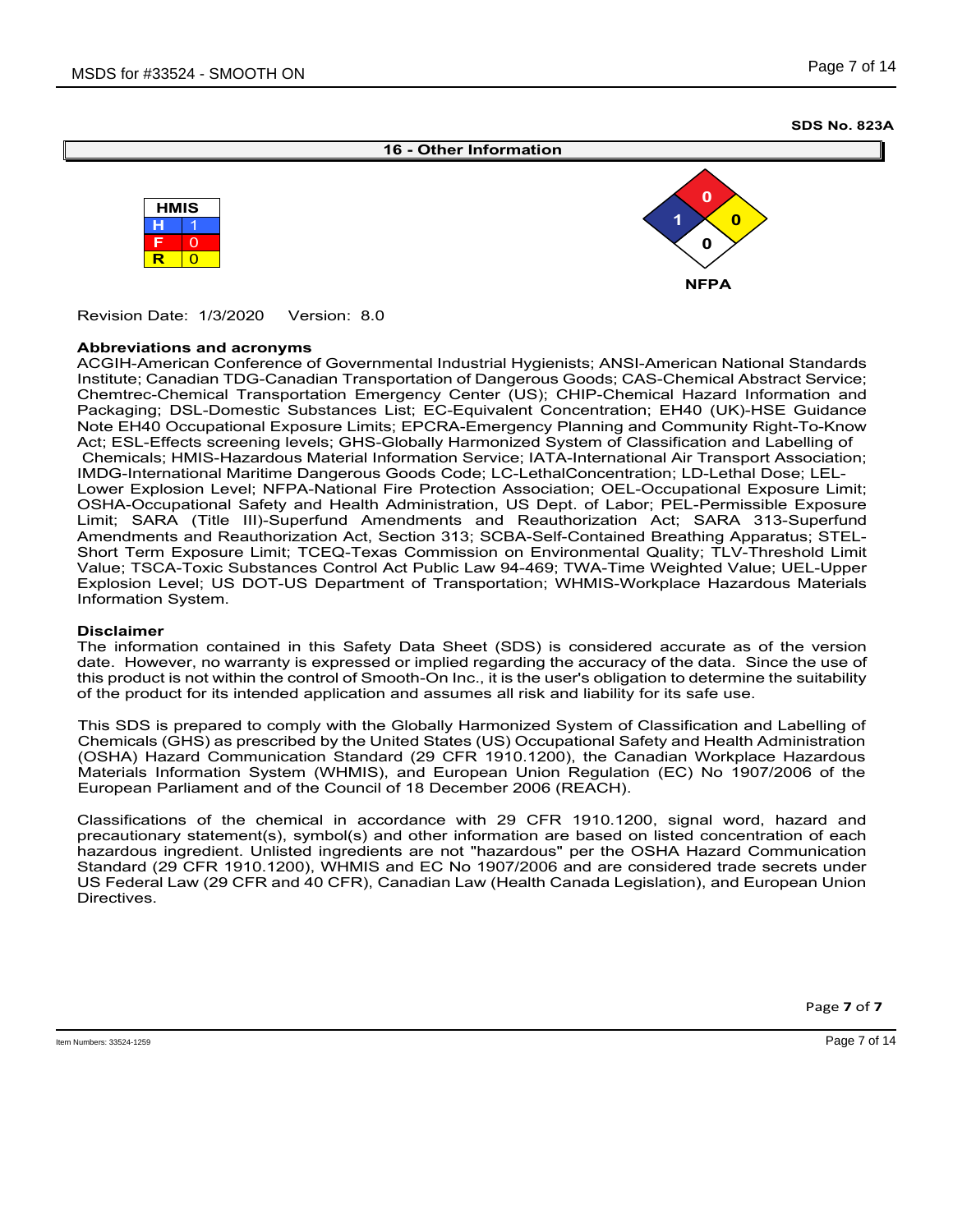# SMOOTH-ON

# **SAFETY DATA SHEET SDS No. 823B**

Revision Date: 1/3/2020 Version: 9.0

GHS Compliant

|                  | Section 1 - Identification of the substance/mixture and of the company/undertaking |                                                                                                                                                                                                                                                                                                                                                                                                           |  |  |  |  |  |
|------------------|------------------------------------------------------------------------------------|-----------------------------------------------------------------------------------------------------------------------------------------------------------------------------------------------------------------------------------------------------------------------------------------------------------------------------------------------------------------------------------------------------------|--|--|--|--|--|
| 1.1              | <b>Product Identifier</b>                                                          |                                                                                                                                                                                                                                                                                                                                                                                                           |  |  |  |  |  |
|                  | Trade Name:                                                                        | Part B: Body Double® & Body Double® SILK; Dragon Skin® Series &<br>F/X Pro; Ecoflex® Series & Gel; Encapso® K; Equinox® Series; EZ<br>Brush® Silicone; EZ-Spray® Silicone Series; Psycho Paint®; Mold<br>Star® Series; OOMOO® Series; Rebound® Series; Rubber Glass®;<br>Skin Tite®; Smooth-Sil® Series; Soma Foama® 15 and 25; Solaris®;<br>SORTAClear <sup>®</sup> Series: Silicone 1603: Silicone 1708 |  |  |  |  |  |
| 1.2 <sub>2</sub> | Relevant identified uses of the substance or mixture and uses advised against      |                                                                                                                                                                                                                                                                                                                                                                                                           |  |  |  |  |  |
|                  | General Use:                                                                       | Silicone Elastomer Crosslinker<br>None known                                                                                                                                                                                                                                                                                                                                                              |  |  |  |  |  |
|                  | Restrictions on Use:                                                               |                                                                                                                                                                                                                                                                                                                                                                                                           |  |  |  |  |  |
| 1.3              | Details of the supplier of the safety data sheet:                                  |                                                                                                                                                                                                                                                                                                                                                                                                           |  |  |  |  |  |
|                  | Company:                                                                           | Smooth-On, Inc.,                                                                                                                                                                                                                                                                                                                                                                                          |  |  |  |  |  |
|                  |                                                                                    | 5600 Lower Macungie Rd., Macungie, PA 18062                                                                                                                                                                                                                                                                                                                                                               |  |  |  |  |  |
|                  | Telephone:                                                                         | FAX (610) 252-6200<br>Phone (610) 252-5800                                                                                                                                                                                                                                                                                                                                                                |  |  |  |  |  |
|                  | E-mail address:                                                                    | Visit our website at www.smooth-on.com or email                                                                                                                                                                                                                                                                                                                                                           |  |  |  |  |  |
|                  |                                                                                    | www.sds@smooth-on.com                                                                                                                                                                                                                                                                                                                                                                                     |  |  |  |  |  |
| 1.4              | <b>Emergency Contact:</b>                                                          | International: 813-248-0585<br>Chem-Tel<br>Domestic: 800-255-3924                                                                                                                                                                                                                                                                                                                                         |  |  |  |  |  |
|                  |                                                                                    |                                                                                                                                                                                                                                                                                                                                                                                                           |  |  |  |  |  |

# **Section 2 – Hazard(s) Identification**

# **2.1 Classification of the substance or mixture**

Not a hazardous substance or mixture according to United States Occupational Safety and Health Administration (OSHA) Hazard Communication Standard (29 CFR 1910.1200), the Canadian Workplace Hazardous Materials Information System (WHMIS) and Regulation (EC) No 1272/2008 and subsequent amendments.

## **2.2 GHS Label elements, including precautionary statements Pictogram(s):** none **Signal word:** none

# **General Precautions:**

P101: If medical advice is needed, have product container or label at hand.

- P102: Keep out of reach of children.
- P103: Read label before use.

# **2.3 Hazards not otherwise classified (HNOC) or not covered by GHS** – none

# **Section 3 - Composition / Information on Ingredients**

# **3.1 Substances**

 No ingredients are hazardous according to Regulation 2012 OSHA Hazard Communication Standard 29 CFR 1910.1200 criteria.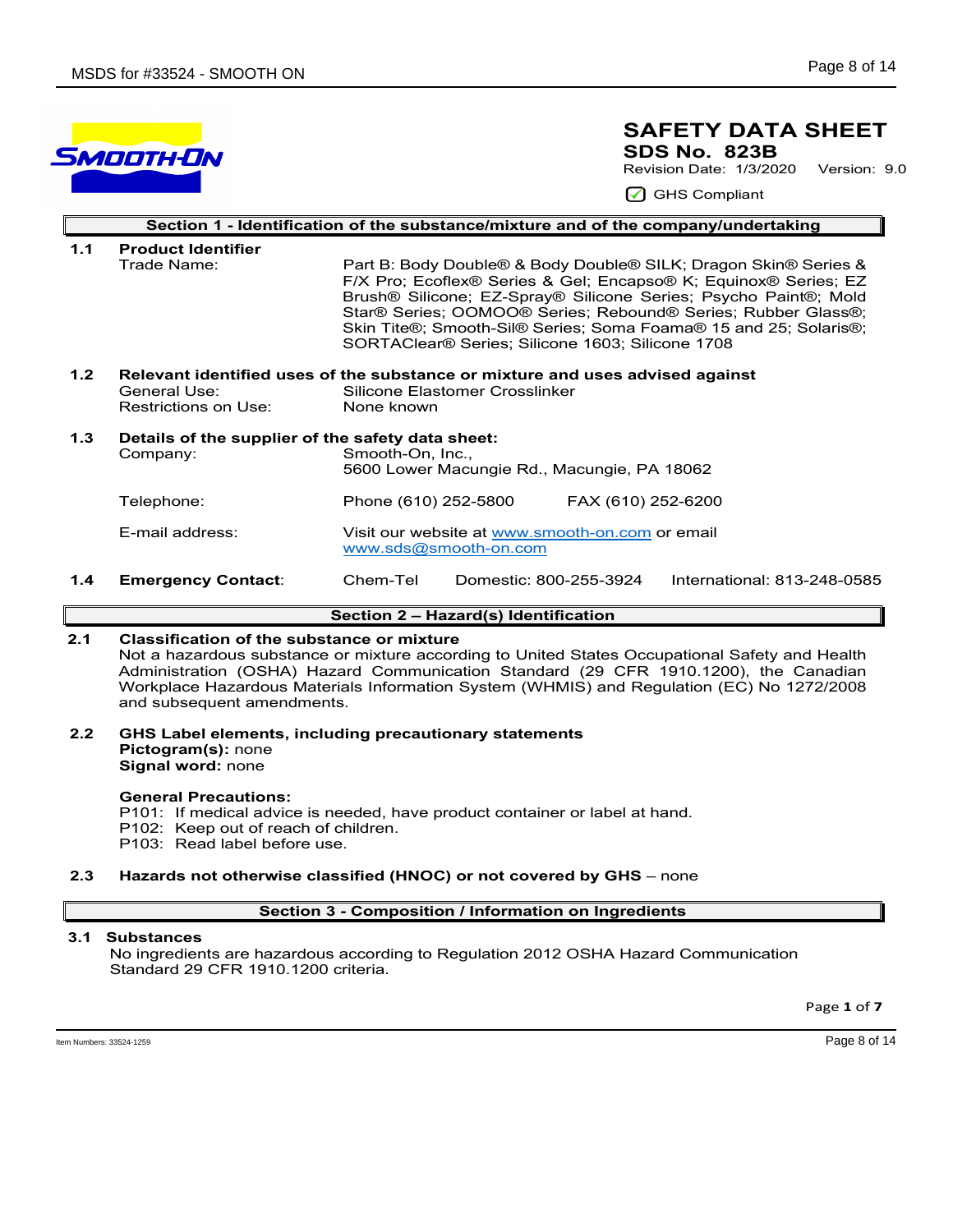## **Section 4 - First Aid Measures**

## **4.1 Description of first aid measures**

## **Inhalation**

Remove source(s) of contamination and move victim to fresh air. If breathing has stopped, give artificial respiration, then oxygen if needed. Contact physician immediately.

## **Eye Contact**

Flush eyes with plenty of water. If irritation persists, seek medical attention.

## **Skin Contact**

In case of skin contact, wash thoroughly with soap and water.

## **Ingestion**

Do not induce vomiting unless instructed by a physician. Never give anything by mouth to an unconscious person.

- **4.2 Most important symptoms and effects, both acute and delayed** None known.
- **4.3 After first aid, get appropriate in-plant, paramedic, or community medical support.**

# **Section 5 - Fire-Fighting Measures**

## **5.1 Extinguishing Media**

Water Fog, Dry Chemical, and Carbon Dioxide Foam

**5.2 Special hazards arising from the substance or mixture** None known.

## **5.3 Advice for firefighters**

Use water spray to cool fire-exposed surfaces and to protect personnel. Shut off "fuel" to fire. If a leak or spill has not ignited, use water spray to disperse the vapors. Either allow fire to burn under controlled conditions or extinguish with foam or dry chemical. Try to cover liquid spills with foam. Because fire may produce toxic thermal decomposition products, wear a self-contained breathing apparatus (SCBA) with a full-face piece operated in pressure demand or positive-pressure mode.

## **Section 6 - Accidental Release Measures**

# **6.1 Personal precautions, protective equipment and emergency procedures**

Only properly protected personnel should remain in the spill area; dike and contain spill. Stop or reduce discharge if it can be done safely**.**

## **6.2 Environmental precautions**

No special environmental precautions required.

# **6.3 Methods and material for containment and cleaning up**

Put on appropriate protective gear including NIOSH/MSHA approved self-contained breathing apparatus, rubber boots and heavy rubber gloves. Dike and contain spill; absorb or scrape up excess into suitable container for disposal; wash area with dilute ammonia solution. Stop or reduce discharge if it can be done safely**.** Follow applicable OSHA regulations (29 CFR 1910.120) for disposal.

Page **2** of **7**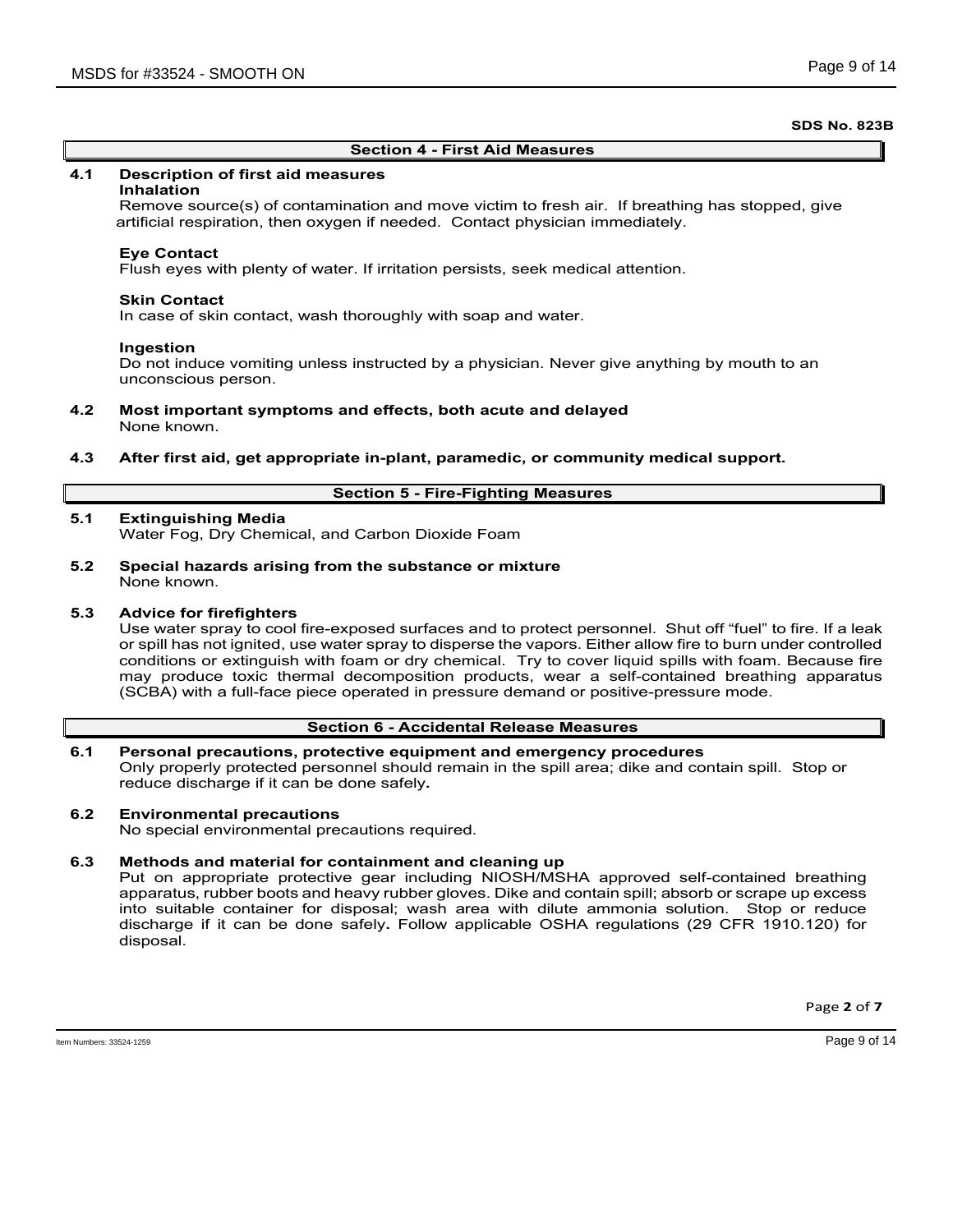# **6.4 Reference to other sections**

See Section 3 for list of Hazardous Ingredients; Sections 8 for Exposure Controls; and Section 13 for Disposal.

## **Section 7 - Handling and Storage**

## **7.1 Precautions for safe handling**

Use good general housekeeping procedures. Wash hands after use. Do not get in eyes, on skin or on clothing. Do not breathe vapors or mists. Use good personal hygiene practices.

## **7.2 Conditions for safe storage, including any incompatibilities**

Keep container(s) tightly closed and properly labeled. Store in cool, dry, well ventilated place away from heat, direct sunlight, strong oxidizers and any incompatibles. Store in approved containers and protect against physical damage. Keep containers securely sealed when not in use. Indoor storage should meet local standards and appropriate fire codes. Containers that have been opened must be carefully resealed to prevent leakage. Empty containers retain residue and may be dangerous. Avoid water contamination.

## **7.3 Specific end use(s)**

These precautions are for room temperature handling. Other uses including elevated temperatures or aerosol/spray applications may require added precautions.

## **Section 8 - Exposure Controls / Personal Protection**

#### **8.1 Control parameters** None defined

## **8.2 Exposure controls**

## **Respiratory Protection**

Respiratory protection is not normally required when using this product with adequate local exhaust ventilation. Where risk assessment shows air-purifying respirators are appropriate, follow OSHA respirator regulations 29 CFR 1910.134 and European Standards EN 141, 143 and 371; wear an MSHA/NIOSH or European Standards EN 141, 143 and 371 approved respirators equipped with appropriate filter cartridges as a backup to engineering controls.

## **Hand Protection**

Wear any liquid-tight gloves such as butyl rubber, neoprene or PVC.

## **Eye Protection**

Safety glasses with side shields per OSHA eye- and face-protection regulations 29 CFR 1910.133 and European Standard EN166. Contact lenses are not eye protective devices. Appropriate eye protection must be worn instead of, or in conjunction with contact lenses.

## **Other Protective Clothing/Equipment**

Additional protective clothing or equipment is not normally required. Provide eye bath and safety shower.

## **Comments**

Never eat, drink, or smoke in work areas. Practice good personal hygiene after using this material, especially before eating, drinking, smoking, using the toilet, or applying cosmetics. Wash thoroughly after handling.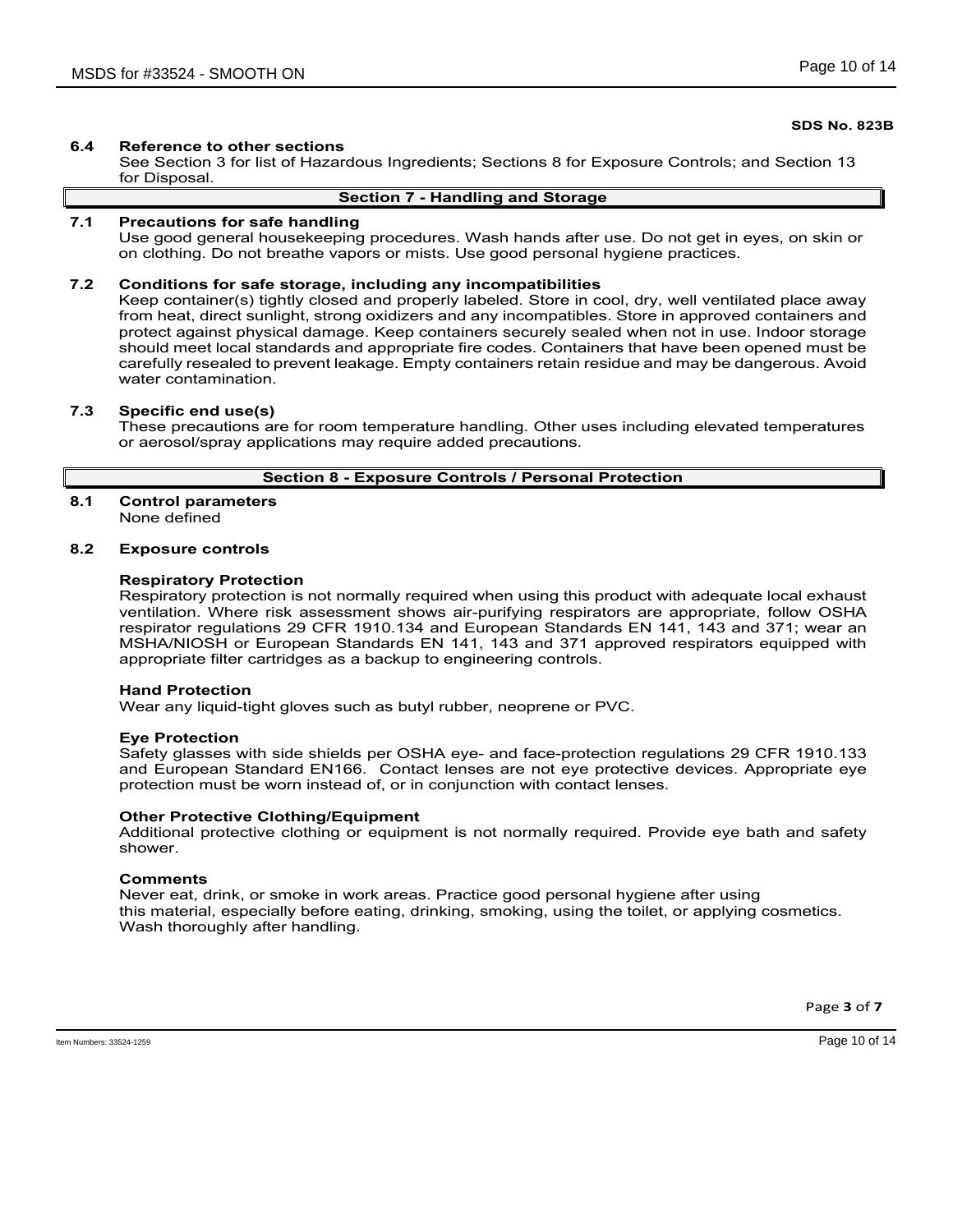## **Section 9 - Physical and Chemical Properties**

## **9.1 Information on basic physical and chemical properties:**

| Appearance:                       | viscous liquid     | Vapor pressure:          | No data                     |
|-----------------------------------|--------------------|--------------------------|-----------------------------|
| Odor:                             | Mild to sweet odor | Vapor density (Air=1):   | >1.0                        |
| pH:                               | (non-aqueous)      | <b>Evaporation rate:</b> | No data                     |
| <b>Flash Point:</b>               | $>300$ °F          | Solubility in water:     | Insoluble                   |
|                                   |                    | <b>Specific Gravity</b>  |                             |
| Melting / freezing point:         | No data            | $(H2O=1, at 4 °C):$      | 1.07                        |
| Low / high boiling point:         | No data            | <b>Relative density:</b> | No data                     |
| <b>Upper flammability limits:</b> |                    | <b>Decomposition</b>     |                             |
|                                   | No data            | temperature:             | No data                     |
| Lower flammability limits:        | No data            | <b>Viscosity:</b>        | $5,000 - 50,000$ centipoise |
|                                   |                    |                          |                             |

## **Section 10 - Stability and Reactivity**

## **10.1 Reactivity**

No hazardous reactions if stored and handled as prescribed/indicated., No corrosive effect on metal. Not fire propagating.

## **10.2 Chemical stability**

These products are stable at room temperature in closed containers under normal storage and handling conditions.

- **10.3 Possibility of hazardous reactions** Hazardous polymerization cannot occur
- **10.4 Conditions to avoid** None known
- **10.5 Incompatible materials** Strong bases and acids

## **10.6 Hazardous decomposition products**

Thermal oxidative decomposition can produce carbon oxides, gasses/vapors, and traces of incompletely burned carbon compounds.

**Section 11- Toxicological Information**

## **11.1 Information on toxicological effects**

**Acute Toxicity** No data available

# **Skin Corrosion/Irritation**

No data available

#### **Serious Eye Damage/Irritation** No data available

# **Respiratory/Skin Sensitization**

No data available

Page **4** of **7**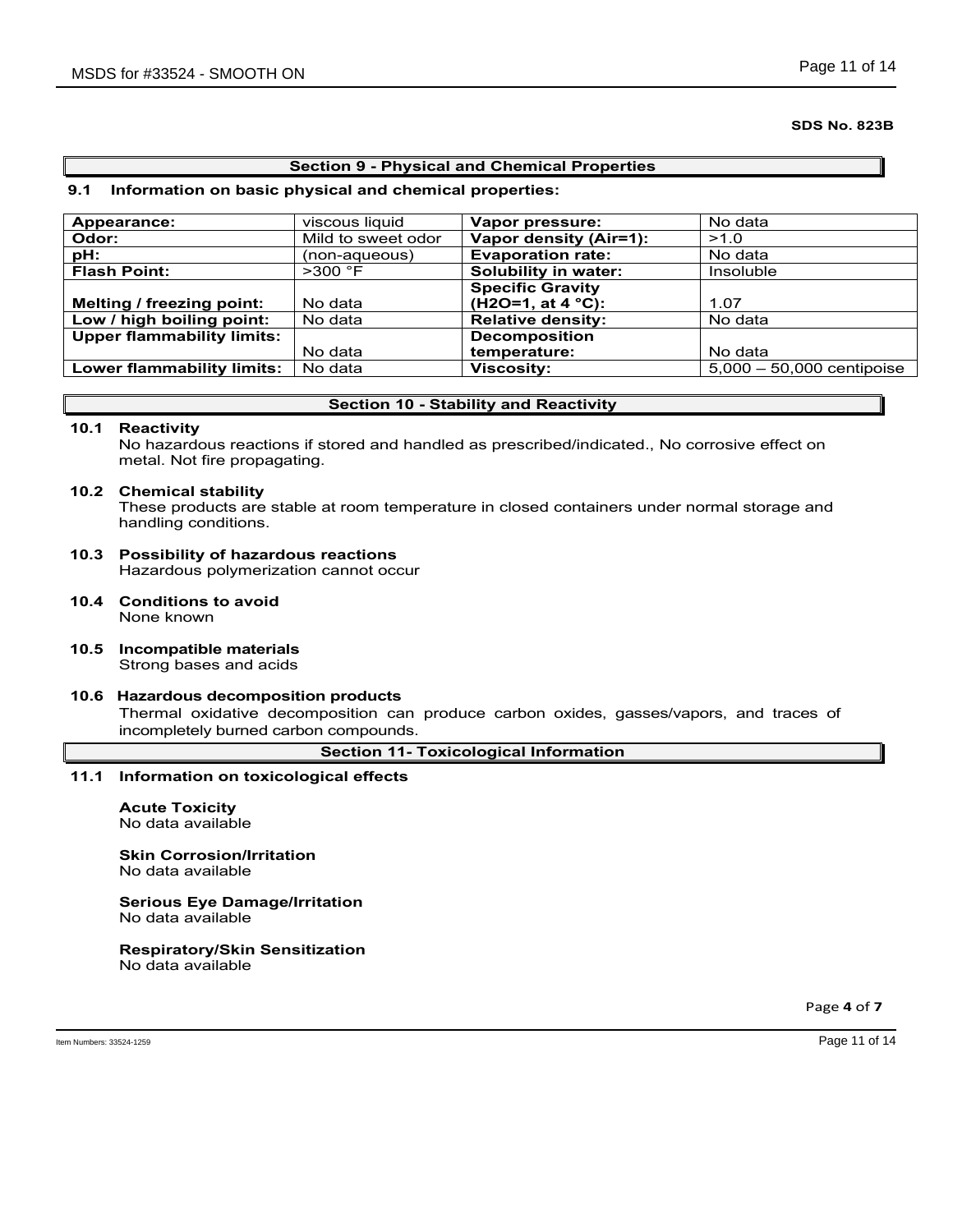# **Germ Cell Mutagenicity**

No data available

# **Carcinogenicity**

No component of these products present at levels greater than or equal to 0.1% is identified as a carcinogen or potential carcinogen by IARC, ACGIH or NTP.

## **Reproductive Toxicity** No data available

## **Specific Target Organ Toxicity – Single Exposure** No data available

**Specific Target Organ Toxicity – Repeated Exposure** No data available

# **Aspiration Hazard**

No data available

# **Potential Health Effects – Miscellaneous** No data available

# **Section 12 - Ecological Information**

- **12.1 Toxicity** No data available
- **12.2 Persistence and Degradability** No data available
- **12.3 Bioaccumulative Potential** No data available
- **12.4 Mobility in Soil** No data available
- **12.5 Results of PBT and vPvB assessment** No data available
- **12.6 Other Adverse Effects** No data available

## **Section 13 - Disposal Considerations**

# **13.1 Waste treatment methods**

Under Resource Conservation and Recovery Act (RCRA) it is the responsibility of the user of the product to determine at the time of disposal whether the product meets RCRA criteria for hazardous waste as defined in 40 CFR Part 261. Waste management should be in full compliance with federal, state and local laws. Regulations may vary in various locations. Waste characterizations and compliance with applicable laws are the responsibility solely of the waste generator.

# **Container disposal**

Steel drums must be emptied and can be sent to a licensed drum reconditioner for reuse, a scrap metal dealer or an approved landfill. Do not attempt to refill or clean containers since residue is difficult to remove. Under no circumstances should empty drums be burned or cut open with gas or

Page **5** of **7**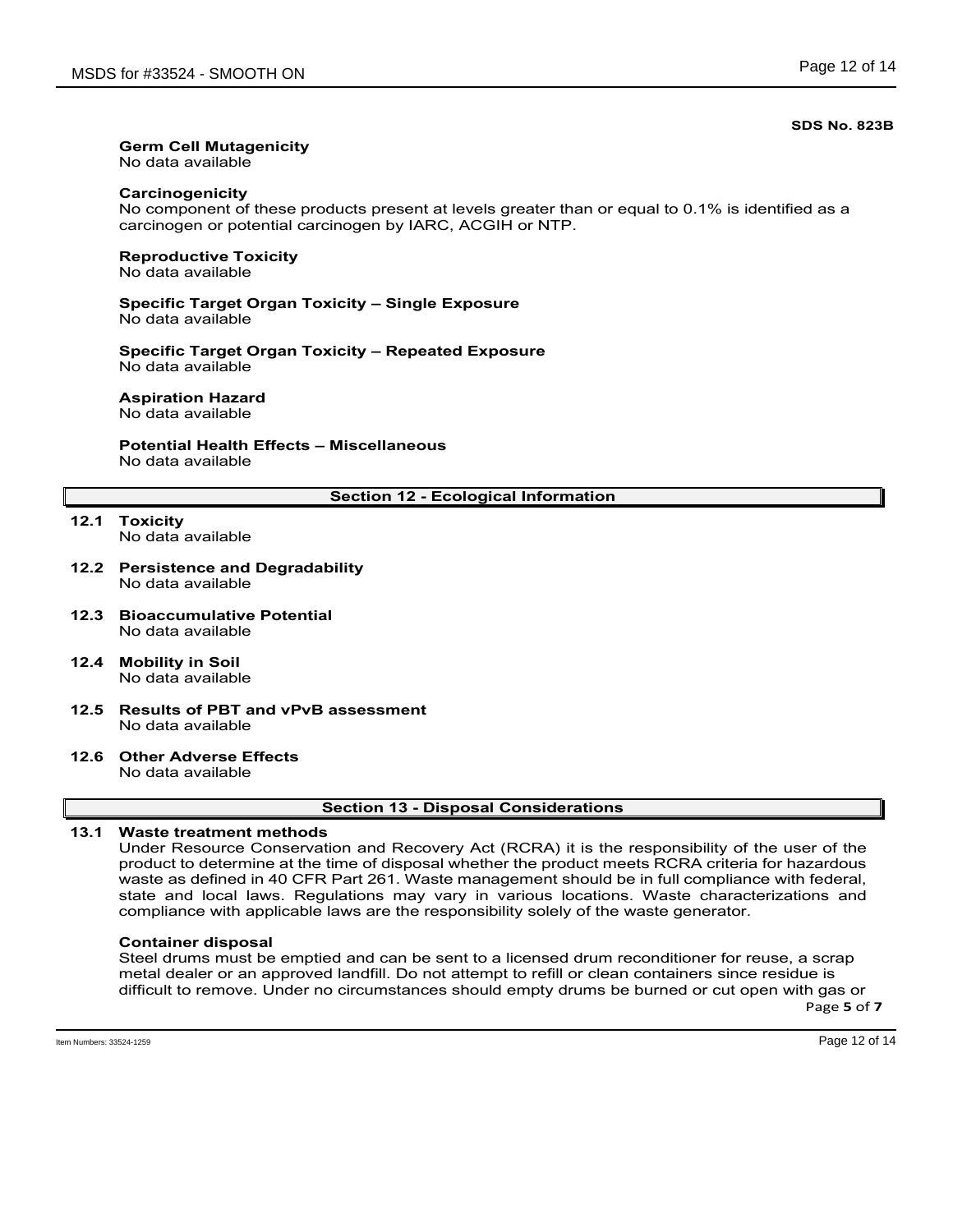electric torch as toxic decomposition products may be liberated. Do not reuse empty containers.

## **Section 14 - Transport Information**

## **Not regulated by DOT / IMDG / IATA**

# **Section 15 - Regulatory Information**

## **15.1 Safety health and environmental regulations/legislation specific for the substance or mixture:**

# **REACH: Regulation (EC) No 1907/2006 of The European Parliament and of The Council of December 2006 (including amendments and corrigenda as of 16 July 2019)**

This product complies with REACH or is not subject to regulation under REACH. The product does not contain an ingredient listed on either the Candidate List or Authorization List for Substances of Very High Concern (SVHC).

#### **In the United States (EPA Regulations) TSCA Inventory Status (40 CFR710)**

All components of this formulation are listed in the TSCA Inventory. No component of this formulation has been determined to be subject to manufacturing or use restrictions under the Significant New Use Rules (SNURs).

# **CERCLA Hazardous Substance List (40 CFR 302.4)**

None known.

## **SARA 302 Components**

No chemicals in this material are subject to the reporting requirements of SARA Title III, Section 302.

#### **Superfund Amendments and Reauthorization Act of 1986 Title lll (Emergency Planning and community Right-to-Know Act of 1986) Sections 311 and 312** None

# **Superfund Amendments and Reauthorization Act of 1986 Title lll (Emergency Planning and Community Right-to-Know Act of 1986) Section 313**

This material does not contain any chemical components with known CAS numbers that exceed the threshold (De Minimis) reporting levels established by SARA Title III, Section 313.

# **California Proposition 65**

This product does not intentionally contain any chemicals known to the state of California to cause cancer, birth defects or other reproductive harm.

# **15.2 Chemical safety assessment**

No chemical safety assessment has been carried out for this substance/mixture by the supplier.